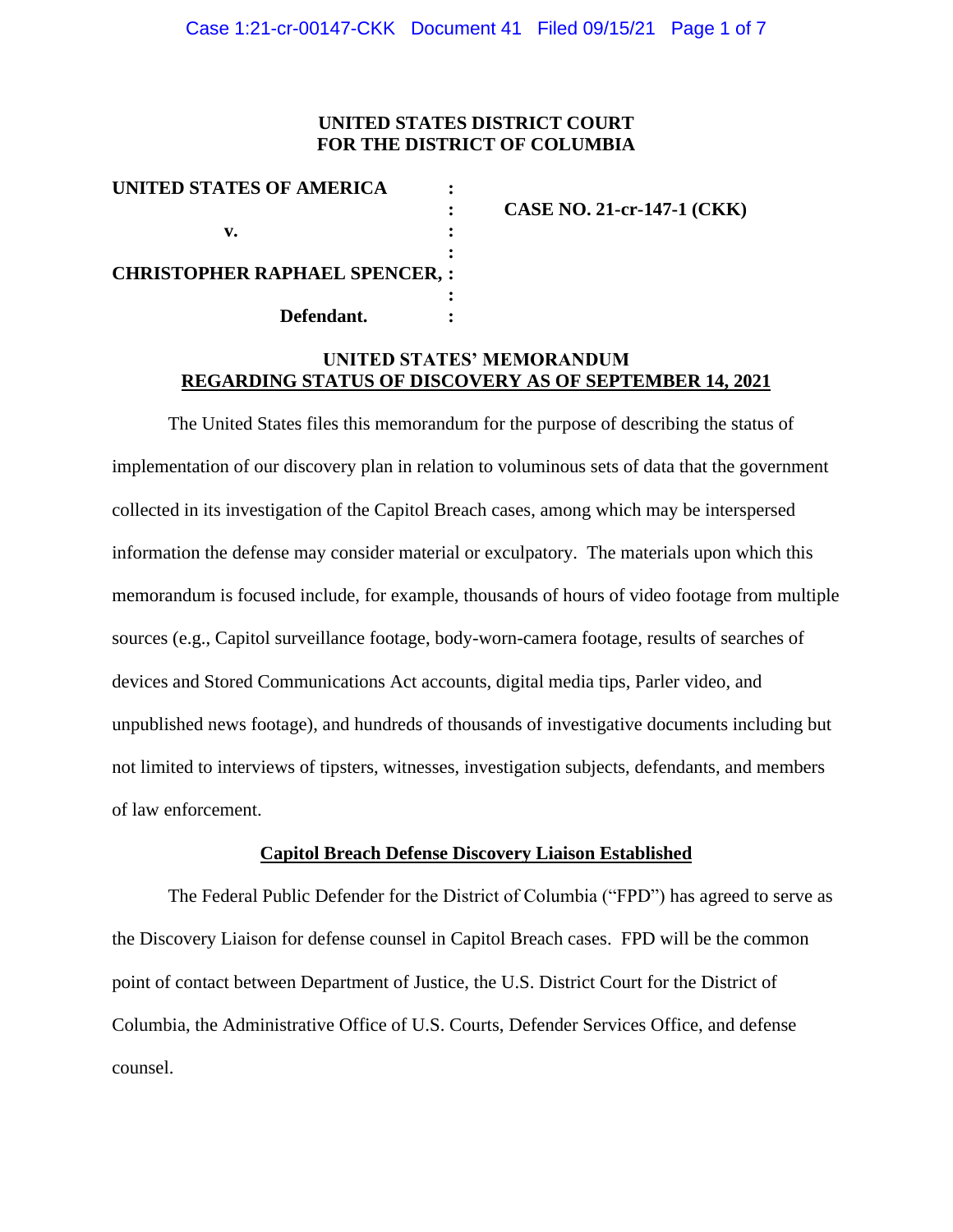# **Status of Defense Access to Discovery Databases**

Under our discovery plan, we will use two primary platforms to process and produce discoverable voluminous materials, evidence.com for voluminous digital media materials (e.g., body-worn-camera footage and U.S. Capitol Police ("USCP") surveillance footage) and Relativity for documents (e.g., items such as law enforcement investigation files and business records). Further, we will ensure that all Capitol Breach legal defense teams will have access to the same platforms, including technological functionality commensurate to that available to the government, for the purpose of receiving and reviewing discoverable materials.

## *Evidence.com*

On September 3, 2021, the United States modified its contract with Axon Enterprise, Inc. ("Axon"), our evidence.com vendor. Pursuant to the modification, the government has funded a Capitol Breach defense instance of evidence.com and purchased licenses that will enable legal defense teams to gain access to a defense discovery database. The defense instance is managed and administered by FPD, and the government has no ability to log into or retrieve information from the defense instance. FPD is currently working with Defender Service's National Litigation Support Team to create a structure for distributing and tracking Axon licenses for defense counsel. As we stated in our previous memo, defense counsel can share evidence from the defense instance with individual defendants using a cloud-based file-sharing service offered by Axon called my.evidence.com (as well as provide downloaded video, except when prohibited by a sensitivity designation).

As a result of September 3, 2021 contract modifications, we are now technologically able to share approximately 2,300 hours of body-worn-camera videos to the defense instance of evidence.com. To ensure this enormous production is organized and meaningful for the defense,

2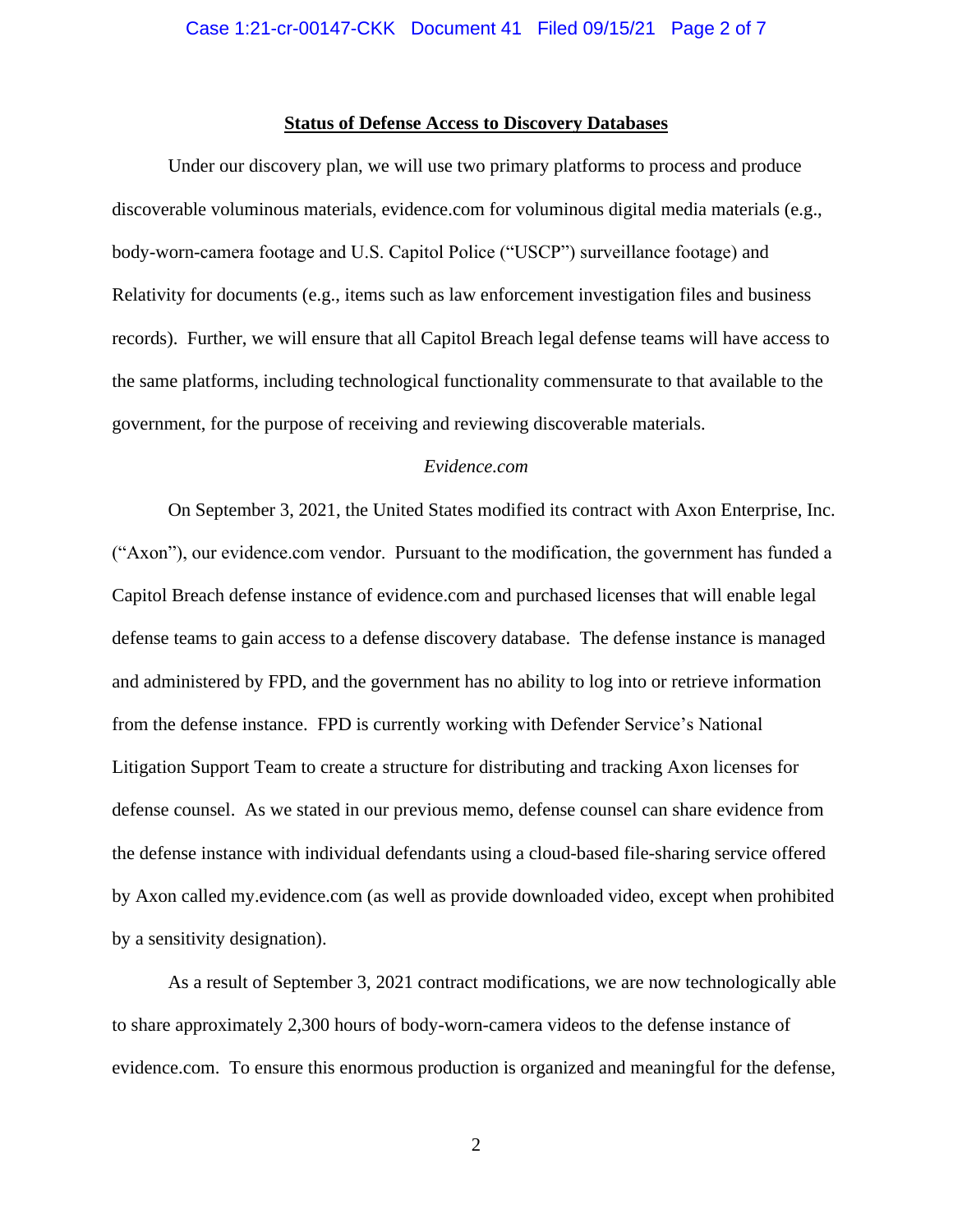## Case 1:21-cr-00147-CKK Document 41 Filed 09/15/21 Page 3 of 7

we are currently categorizing and tagging the videos. Further, to ensure that the videos (which display approximately 1,000 assaults upon officers and include occasional references to personal identifying information) are adequately protected, we are also exploring whether it is technologically possible for downloading to be automatically suppressed when highly sensitive video is shared by defense counsel to defendants.

We are hopeful we will be able to transfer the body-worn-camera footage to the defense instance of evidence.com by the end of this week (Friday, September 17, 2021), and expect to produce it no later than the end of next week (Friday, September 24, 2021).<sup>1</sup>

We have uploaded approximately twenty percent of the relevant USCP surveillance footage to our instance of evidence.com (i.e., in excess of one terabyte of video, consisting of about 140 cameras, 4,900 files, and 1,600 hours of footage). We are nearly finished applying sensitivity designations to these files. We expect to be able to share them to the defense instance next week.

FPD anticipates updating defense counsel with the status of their work to distribute and track Axon licenses approximately one week after the first significant production of discovery is loaded into the defense instance evidence.com platform.

 $<sup>1</sup>$  As elaborated in our August 23 Memo, we will also provide information we have developed</sup> that will help facilitate defense review of the footage.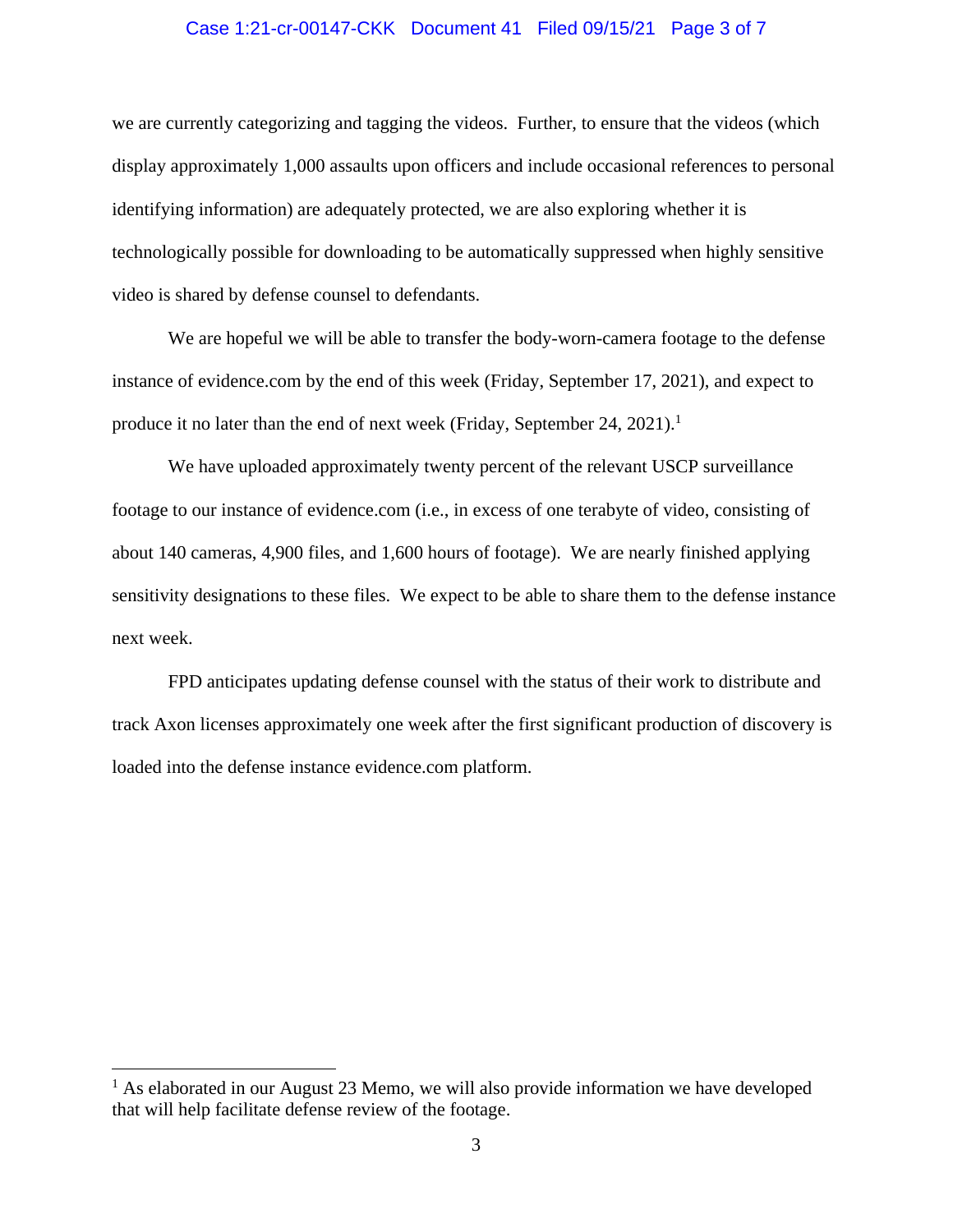# *Relativity*

Deloitte Financial Advisory Services, LLP ("Deloitte"), our Relativity vendor, has established a Capitol Breach defense Relativity workspace. We continue to work toward a modification of our contract to fund the additional hosting and support of that database. Modifying the Deloitte contract presents multiple contractual, technical, and legal challenges that were not posed by the Axon contract, but we are moving with as much haste as possible given the various complexities. We believe that by October, the contract modifications will be completed, thus allowing for defense access to the Relativity database.<sup>2</sup> To give the Court a sense of just some of the challenges that we are addressing, they include formulating concrete plans describing the staffing and technological safeguards that will be put into place to eliminate the possibility of work product being shared from one workspace to another. We must also ensure the modification, which must be fairly detailed under applicable government contracting rules and regulations, will be sufficient to support hundreds of defense cases, and are working closely with FPD in support of that effort. As this undertaking by FPD is also unprecedented, handling the contract modification correctly takes time. FPD will work with Defender Service's National Litigation Support Team to create a structure for distributing and tracking Relativity licenses and anticipates updating defense counsel with the status of their work approximately one week after the contract is modified to provide access to FPD. Finally, we must ensure that in making available hundreds of thousands of documents to hundreds of legal defense teams, we are careful to ensure that materials are properly scoped pursuant to the terms of any applicable warrants, and that access to the database is restricted in a manner that will ensure our compliance

 $2$  To be clear, while we expect the defense Relativity database will be partially populated in October, we do not expect it to be complete at that time.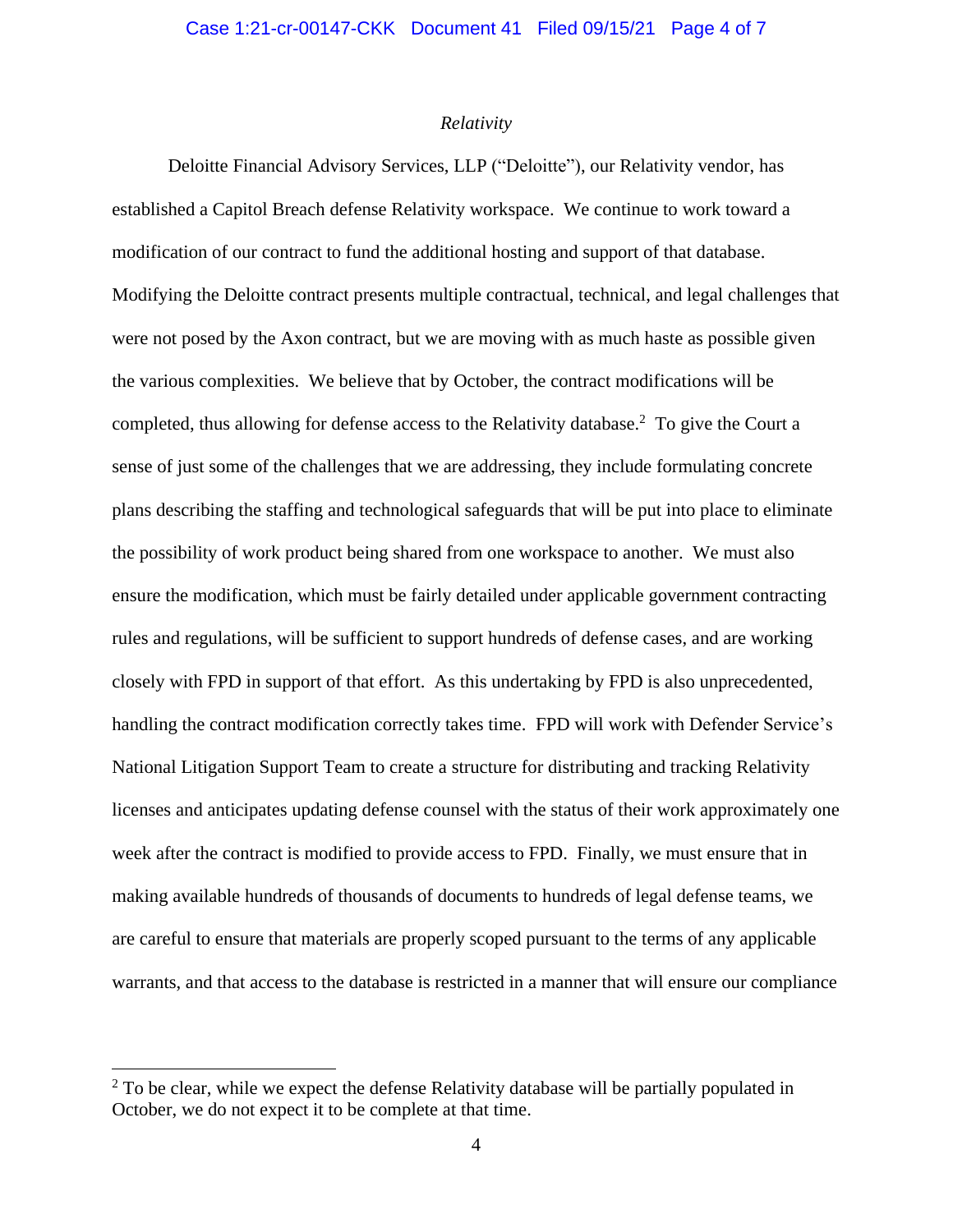## Case 1:21-cr-00147-CKK Document 41 Filed 09/15/21 Page 5 of 7

with applicable privacy laws. We are currently consulting with Department of Justice experts in privacy and discovery to ensure that these issues are properly handled.

Until the defense Relativity workspace is accessible, as we stated in our August 23 Memo, we will continue to provide voluminous documents from our Relativity database through individualized productions. (Any productions we make will also be added to the defense Relativity workspace.) On Friday, September 10, 2021, the Discovery Team made available for production in all Capitol Breach cases approximately 850 pages consisting of redacted reports from USCP investigations of alleged wrongdoing by USCP officers on January 6, 2021. We anticipate providing Metropolitan Police Department internal investigation reports (approximately 600 pages) by next week. We are still reviewing the approximately 30,000 files in Relativity that were provided to us by USCP.

As the Discovery Team continues to receive additional documents, we cull them of any materials potentially protected by Federal Rule of Criminal Procedure 6(e) and provide the remainder (a majority) to Deloitte for ingestion into our Relativity database for discovery review. At this time, we have provided Deloitte the following additional documents for ingestion into our Relativity database:

- Discovery productions (approximately 11,500 records) that have been made in complex Capitol Breach cases (e.g., multi-defendant conspiracies involving Oathkeepers and Proud Boys);<sup>3</sup> and
- Approximately 24,000 Federal Bureau of Investigation records.

 $3$  Although these productions were already made in the relevant cases, they will ultimately be made accessible to all Capitol Breach defendants through the defense Relativity workspace.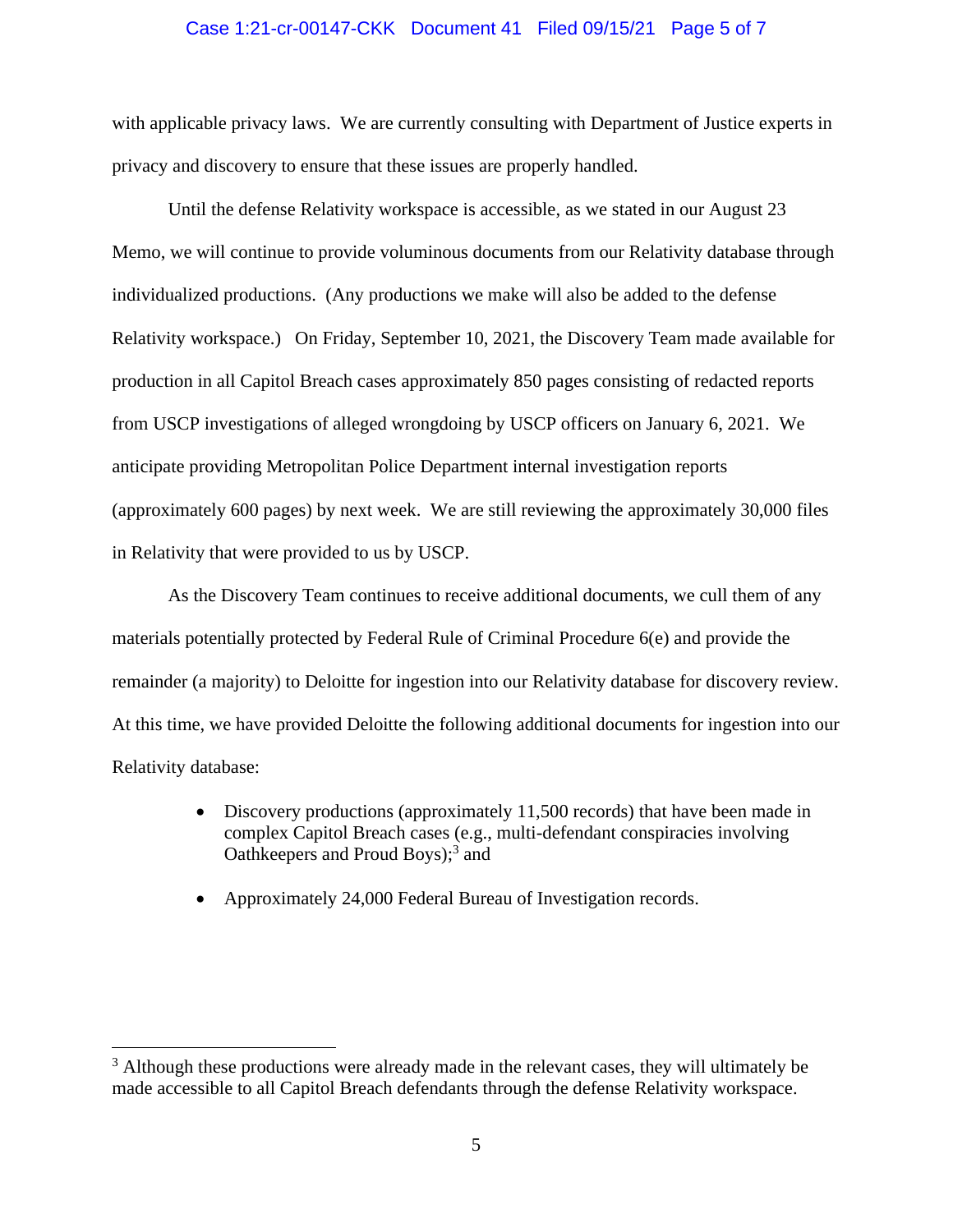## Case 1:21-cr-00147-CKK Document 41 Filed 09/15/21 Page 6 of 7

This week, we also expect to provide Deloitte discovery productions that have been made in 75 individual cases (approximately 32,000 documents). 4 As we have described in our prior discovery status memos, the process of populating Relativity with potentially discoverable material is complicated and takes time.

# **Incarcerated Defendants**

In collaboration with FPD, we are developing proposals to increase access by incarcerated defendants to voluminous materials, which we expect to share with the D.C. Department of Corrections and to discuss within the next two weeks.

#### **Conclusion**

In sum, while we have not resolved every contractual or technical detail, and while our discovery plan continually evolves to address issues as they arise, we are making substantial progress in our diligent efforts to provide the defense comparable discovery review platforms for both documents and digital media, to populate those platforms, and to use alternative means to provide the most relevant discovery without delay. We are confident that our plan will come to fruition, and although we have not reached agreement on every aspect of this plan, we continue to have good faith, productive discussions with FPD regarding production of voluminous data. In the interim, we will diligently continue to transfer data to our vendors, process it for production, and make interim productions by other means until the defense platforms are in place. As we continue to implement our plan, we will continue to file status memoranda with the Court on a regular basis.

<sup>&</sup>lt;sup>4</sup> Although these productions were already made in the relevant cases, they will ultimately be made accessible to all Capitol Breach defendants through the defense Relativity workspace.